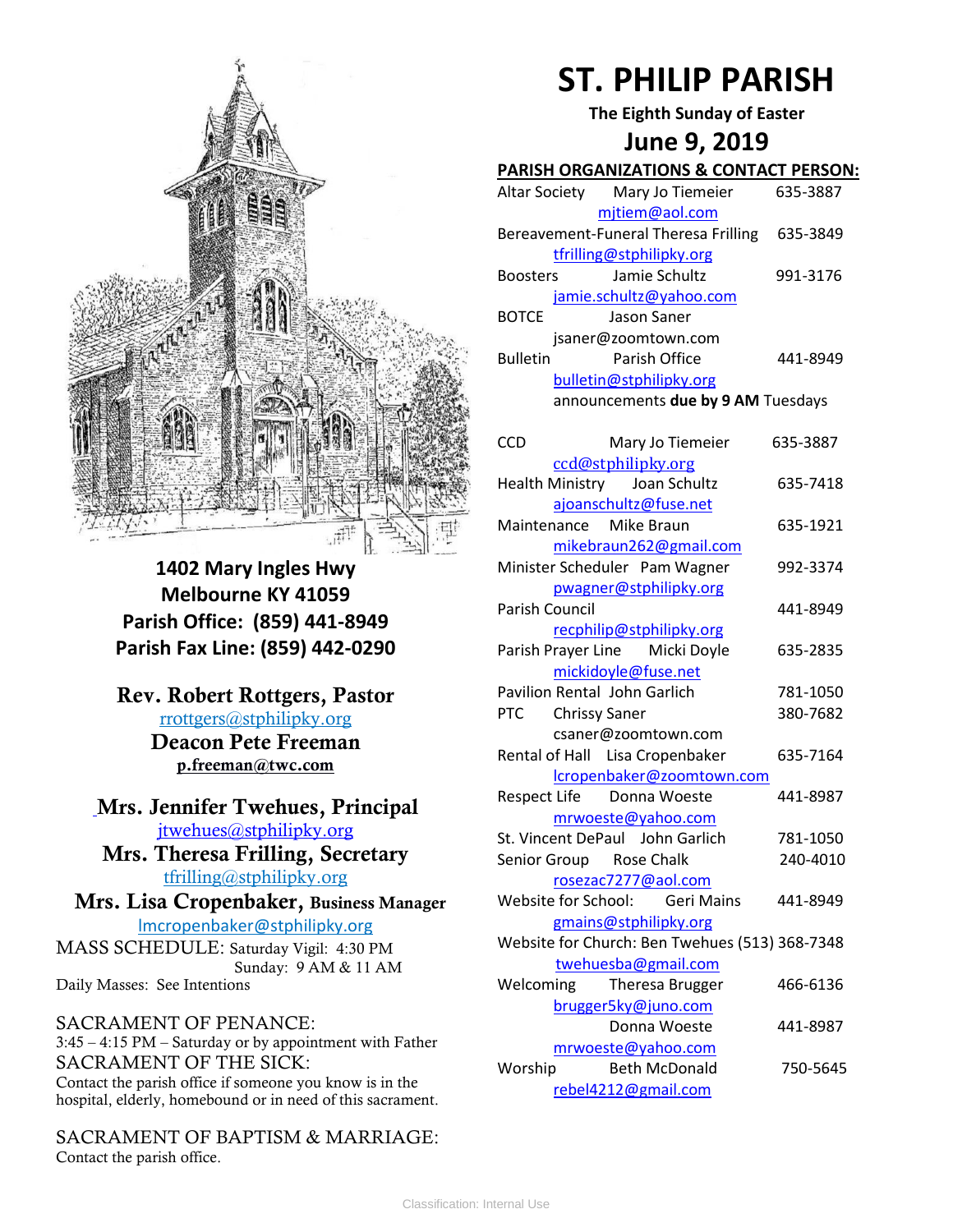#### **MASS INTENTIONS**

| <b>Saturday</b> | June 8              |
|-----------------|---------------------|
| 4:30 PM         | <b>Paul Mallery</b> |
| <b>Sunday</b>   | June 9              |

#### 9:00 AM Elizabeth P. Kremer 11:00 AM John Ollberding

- **Tuesday June 11** 7:00 PM Michael Smith
- **Wednesday June 12** 8:30 AM Bill Ambrose
- **Friday June 14** 8:30 AM Charlotte Alexander
- **Saturday June 15** 4:00 PM Henry Lou Kramer

# **Sunday June 16**

| $9:00 \, \text{AM}$ | <b>Beverly Franzen</b> |
|---------------------|------------------------|
| 11:00 AM            | John Ollberding        |

#### **ALTAR FLOWERS**

In Memory of the Wolfzorn Family

#### **STEWARDSHIP TOTALS**

#### May  $26<sup>th</sup>$

| Stewardship           | \$4.194 |
|-----------------------|---------|
| <b>Utility Fund</b>   | 35      |
| <b>Endowment Fund</b> | 135     |
| Ascension of Our Lord | 10      |
| Capital Campaign      |         |

#### June 2<sup>nd</sup>

| Stewardship               | \$6,615 |
|---------------------------|---------|
| <b>Utility Fund</b>       | 140     |
| <b>Endowment Fund</b>     | 235     |
| Norbert Frilling Edu Fund | 405     |
| Ascension of Our Lord     | 245     |
| Capital Campaign          | 885     |

#### **St. Philip Capital Campaign Goal \$305,000**

| June $2^{nd}$ | No. of  | Amount  | Amount   |
|---------------|---------|---------|----------|
|               | Pledges | Pledged | Received |
| Parishioners  | 112     | 150,520 | 110,059  |
| Non-          | 23      | 22,535  | 20,035   |
| parishioners  |         |         |          |
| Corporations  |         | 10,000  | 10,000   |
| Total         | 136     | 183,055 | 140,094  |

A BIG thanks to all who have given to date. When using your weekly envelope, please mark it "**Capital Campaign**". If using a blank envelope, please add

your Parish ID Number. Remember to check with your employer for matching contributions. If you have any questions you can email [STPCapital@stphilipky.org](mailto:STPCapital@stphilipky.org) or call the rectory @ 859-441-8949.

#### **DPAA GOAL as of June 4th**

Thank you for your generosity! Anything over our goal (\$4,900) will come back to the parish. DPAA Pledged \$33,325. We have had 100 contributors, representing 36.76% parishioners participating. We are over by \$28,425.

#### **IMPORTANT DATES**

| 6/15 | St. Philip Festival; 4:30-12 pm |
|------|---------------------------------|
|------|---------------------------------|

- 6/19 Server Trip Coney Island (rain date 7/10/19)
- 6/24-6/28 Vacation Bible School
- **7/13** Walk-A-Thon "Walk of Faith' 8-11 am.
- 10/25-26 Fall Scrapbooking event; Parish Center

#### **VACATION BIBLE SCHOOL**

It's VBS time! Save the dates! St. Philip VBS presents ROAR: Life is Wild, God is Good **June 24- 28**, 9am-12pm in the Parish Center. All children ages 4-104 invited. We need middle school-aged children to lead crews, high-school, college-aged, and adult children to lead the stations. If you would like to help, even if for just one day, contact Cassie Neltner 859-380-8811

[misscassiemommy@gmail.com.](mailto:misscassiemommy@gmail.com) There's is no fee for VBS but donations at the door or in the collection basket are highly appreciated! Registration link for participants AND helpers is up at [stphilipky.org.](http://stphilipky.org/)

#### **PRAYERS**

This summer Will Clift will be admitted to Cincinnati Children's Hospital for continued treatment. He will be spending varied amounts of time in the hospital throughout the entire summer. Keep Will and his family in your prayers.

#### **OTHERS FIRST - JUNE**

Others First Donation will be for the Brighton Center in Newport. They need underwear and socks for the family. Please take the time to help those in need and as always thank you for your kindness.

#### **FESTIVAL**

We still need a few workers!!

**Funland Plinko** - 4:30-7pm - this can be a high school or above age person **Duck Sellers** - anytime you have available - 4:30- 10:30pm **Bar #2** - 7pm - close